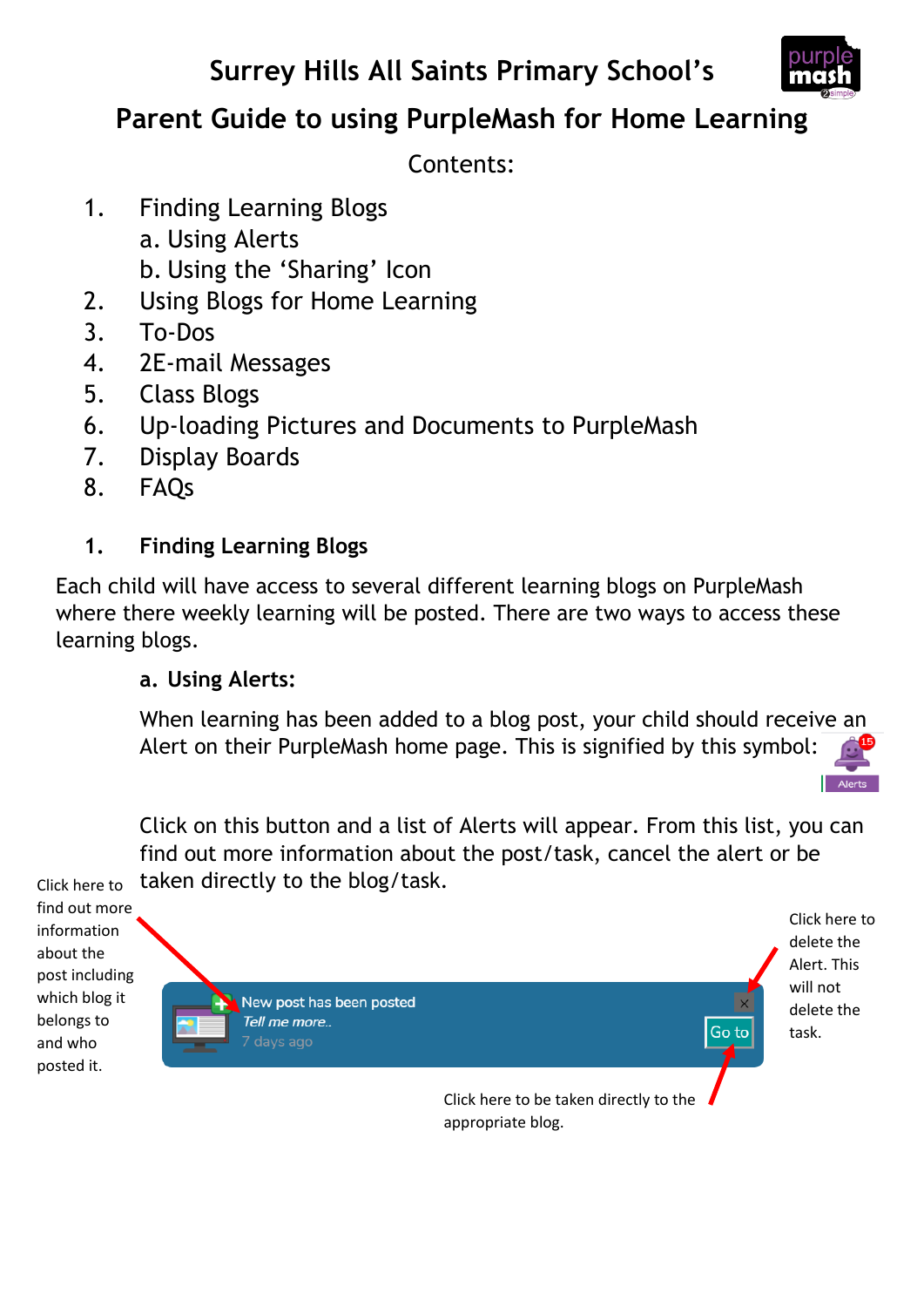## **b. Using the 'Sharing' icon:**

If the alert has been cancelled or your child has been directed to view the blog in another way, they should click on the 'Sharing' icon on the home menu.



A drop-down menu will appear. Click on '**Shared Blogs'**.



Then select the appropriate blog and click on the icon.



## **2. Using Blogs for Home Learning**

Depending on the subject, learning blogs may contain videos, written explanations, worksheets and links to other pieces or work or websites. A subject blog, may contain several different posts e.g.

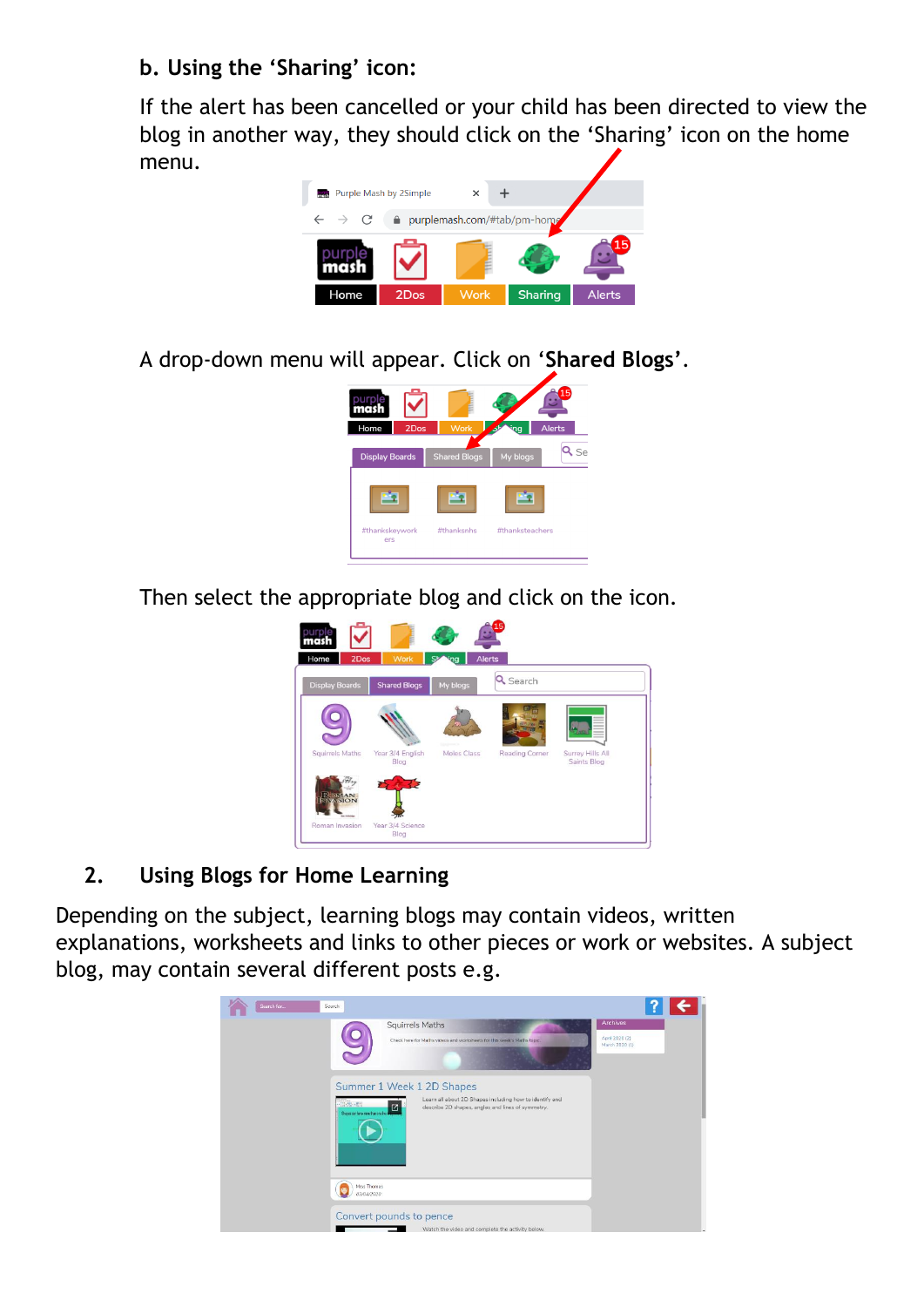Use the scroll bar or the search tool, to find the appropriate post. To view a specific blog post, click on the blue title of the post.



This will enable your child to view the whole of the learning post.



At the bottom of the blog post, there may be a comment box. Your child can write any of their questions or misconceptions here and then click '**Post Comment'**.

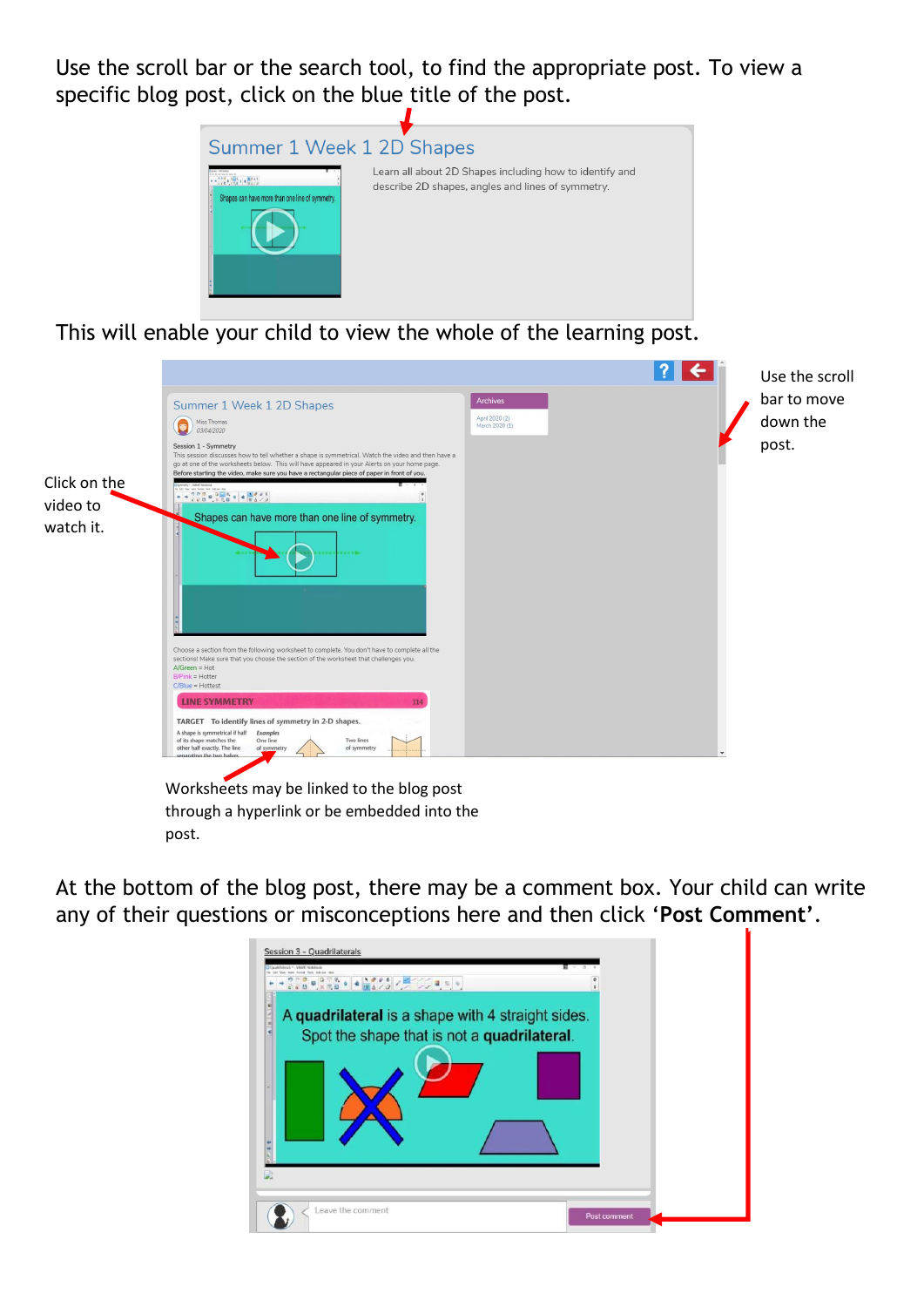## 3. **2-Dos**

Your child's teacher may set your child work to complete as a '2-Do' task which will appear in their '2-Do' section. The 2-Do icon is located on the main PurpleMash menu.



Further information about the task and whether this can be completed on paper will be provided in the appropriate blog post or the 2-Do's instructions. They will also receive an alert that a task has been set for them to complete.

When the 2-Do has been completed, it can be handed in by selecting the 'Handin' button underneath the appropriate task in the 2-Do section.



Your child can leave a comment about the task which will be visible to the teacher once the task has been handed in.



The tasks will be checked by an adult. If a comment is made about a child's work, the child will receive an alert and the comment can be viewed in the 2- Dos section.

#### 4. **2E-mail Messages**

If an alert is not sent when new learning is posted, your child's teacher will send a whole class message using 2E-mail to direct the children to the learning activities or blog. They will receive an alert to say that they have a new e-mail. This is accessed either by clicking on 'Go To' at the end of the alert or can be found by selecting 'Tools' on the PurpleMash homepage.



Scroll down to the '**Communication and Sharing'** section and select 2E-mail. Then select the 2Email icon again on the next page.

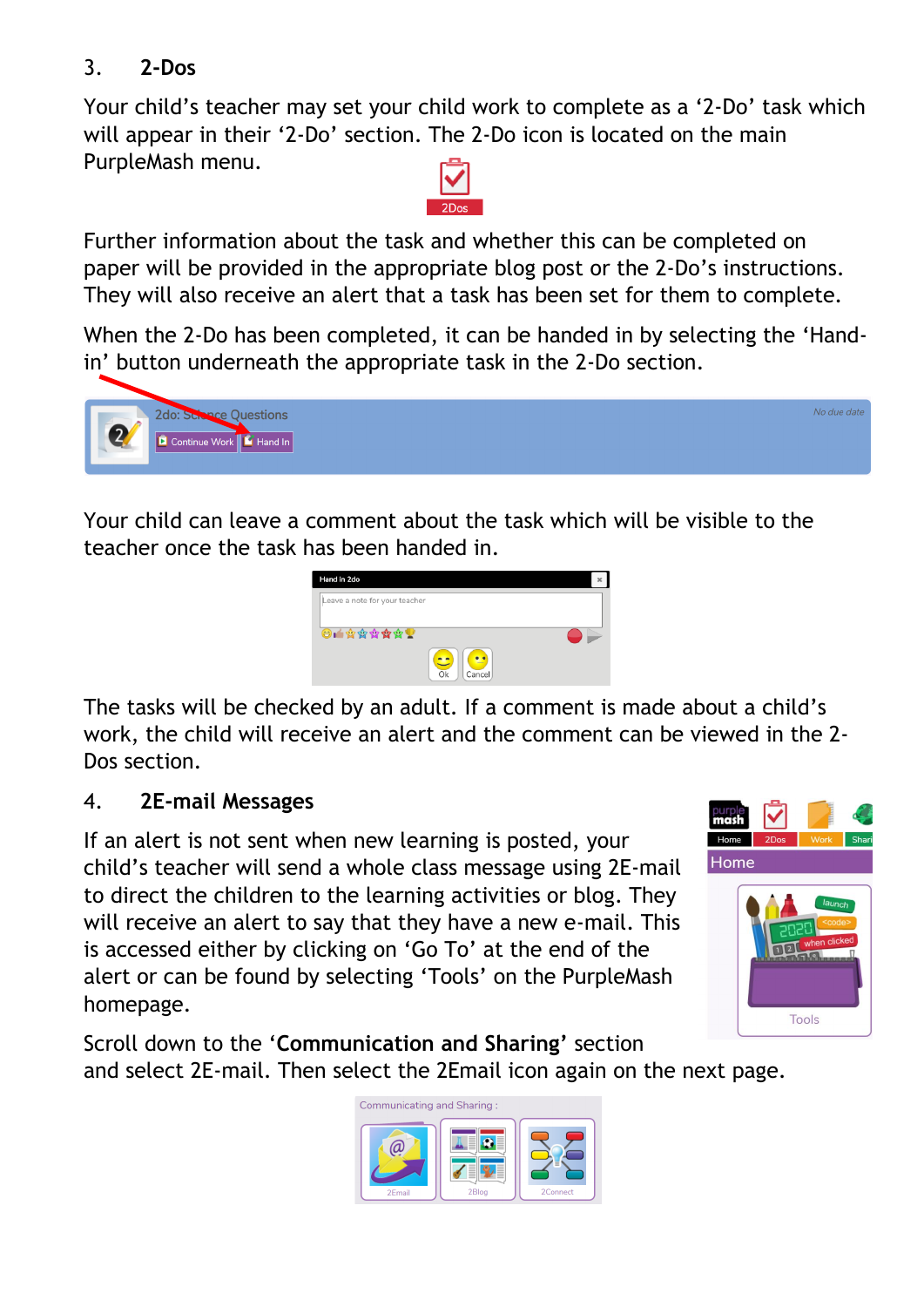Your child will then be able to view the message. 2E-mails have been set up so that they are a one-way method of communication, from teachers to pupils. This means that your child will not be able to respond to the e-mail. Any learning based questions or queries can be posted in the comments section at the end of the learning blog post and any technological issues can be raised by contacting the school office.

### 5. **Class Blogs**

Your child's teacher may have set up a class blog for the children to comment or post about certain topics. To access the class bog, use the **'Sharing'** icon:



Then select the class blog.



If posting is enabled for a blog, click on the green plus at the top of the page.



A pop-out will appear and your child can write their title and comments in the relevant boxes. They can also attach pictures and pieces of work (from either PurpleMash or their computer).

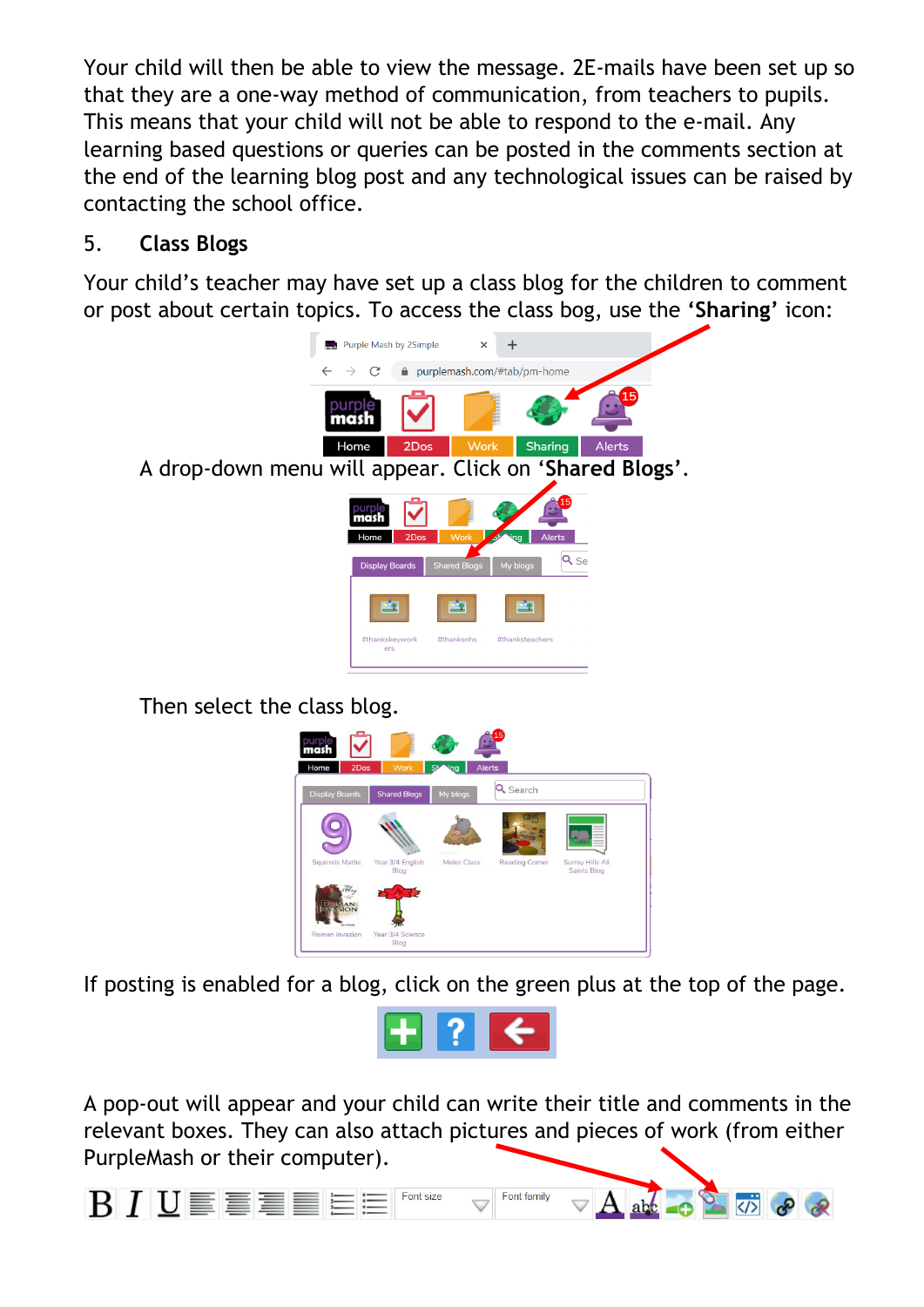If posting is not available for a blog, your child may be able to write a comment in the comment section at the bottom of a blog post.

| Session 3 - Quadrilaterals<br>Quadriatoruh, 1 - SMART Nortelissok<br>least furnal flats, total-see |              |
|----------------------------------------------------------------------------------------------------|--------------|
| A quadrilateral is a shape with 4 straight sides.<br>Spot the shape that is not a quadrilateral.   |              |
|                                                                                                    |              |
|                                                                                                    |              |
| Leave the comment                                                                                  | Post comment |

6. **Up-loading Pictures and Documents to PurpleMash**

If your child has completed a task off-screen, they can take a photo of their learning (or scan it in) and up-load it to PurpleMash. Word documents and PowerPoints can also be up-loaded to PurpleMash in the same way.

Click on the **'Work'** icon (yellow folder) on the main menu.



**The Common School** 

Then follow the instructions to locate and up-load the file to PurpleMash.

My Work

#### 7. **Display Boards**

Display boards are a feature of PurpleMash that allow the showcasing of pieces of work and photographs. They can be located by clicking of the '**Sharing'** icon (green world) and then clicking on '**Display Boards'**. Your child can then select the relevant display board